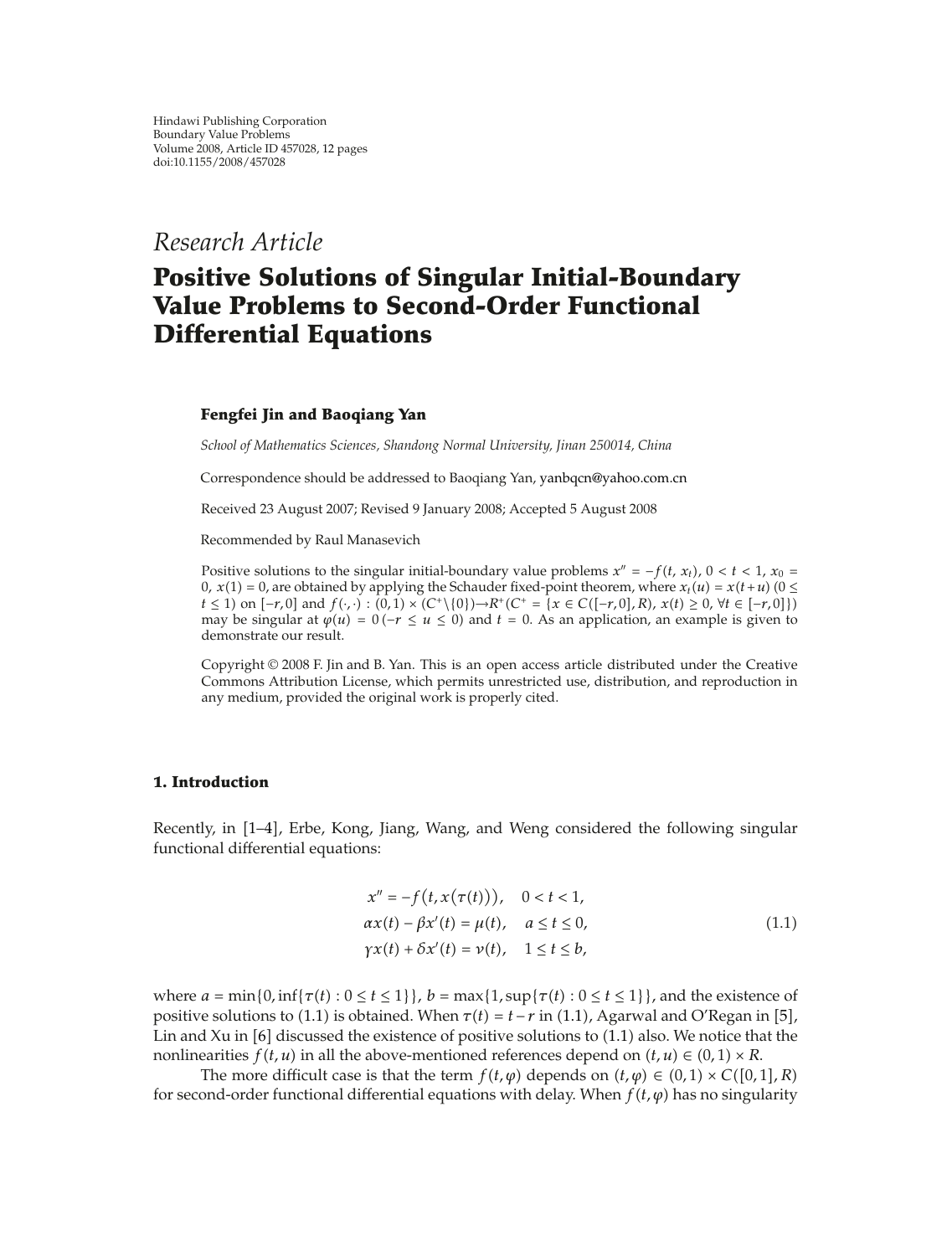at  $t = 0$  and  $\varphi = \theta$ , there are many results on the following (1.2) (see [7–9] and references therein. Up to now, to our knowledge, there are fewer results on (1.2) when the term  $f(t, \varphi)$ is allowed to possess singularity for the term  $f(t, \varphi)$  at  $t = 0$  and  $\varphi = 0$ , which is of more actual significance.

In this paper, motivated by above results, we consider the second-order initialboundary value problems:

$$
x'' = -f(t, x_t), \quad 0 < t < 1,
$$
  
\n
$$
x_0 = 0,
$$
  
\n
$$
x(1) = 0,
$$
\n(1.2)

where  $f : (0,1) \times (C^+ \setminus 0) \to (0,\infty)$   $(C^+ = \{x \in C([-r,0], R), x(t) \ge 0, \forall t \in [-r,0]\})$ ,  $x_t = x(t+$ *u*)  $(-r \le u \le 0)$ . By Leray-Schauder fixed-point theorem, the existence of positive solutions to (1.2) is obtained when  $f(t, \varphi)$  is singular at  $t = 0$  and  $\varphi = 0$ .

For  $\varphi \in C([-r, 0], R)$  and  $x \in C([-r, 1], R)$ , let  $\|\varphi\| = \max_{t \in [-r, 0]} |\varphi(t)|$  and  $\|x\| =$ max<sub>*t*∈[-*r*,1]| $x(t)$ |. Then,  $C([-r, 0], R)$  and  $C([-r, 1], R)$  are Banach spaces. Let  $C^+ = \{x \in$ </sub> *C*( $[-r, 0]$ *, R*)*, x*(*t*) ≥ 0*,* ∀*t* ∈  $[-r, 0]$ } and *P* = {*x* ∈ *C*( $[-r, 1]$ *, R*)*, x*(*t*) ≥ 0*,* ∀*t* ∈  $[-r, 1]$ }. Obviously,  $C^+$  and  $P$  are cones in  $C([-r, 0], R)$  and  $C([-r, 1], R)$ , respectively. Now, we give a new definition.

*Definition 1.1.*  $f(t, \varphi)$  is said to be singular at  $t = 0$  for  $\varphi \in (C^+ - \{0\})$ , when  $f(t, \varphi)$  satisfies lim<sub>*t*→0</sub>*f*(*t*,  $\varphi$ ) = +∞ for  $\varphi$  ∈ (C<sup>+</sup> − {0}) and *f*(*t*,  $\varphi$ ) is said to be singular at  $\varphi$  = 0 for *t* ∈ (0, 1) when *f*(*t*,  $\varphi$ ) satisfies  $\lim_{\|\varphi\| \to 0} f(t, \varphi) = +\infty$  for  $t \in (0, 1)$ .

And one defines some functions which one has to use in this paper. Let

$$
h(t) = \begin{cases} 0, & -r \le t \le 0, \\ t(1-t), & 0 \le t \le 1, \end{cases}
$$
  

$$
G(t,s) = \begin{cases} t(1-s), & 0 \le t \le s \le 1, \\ s(1-t), & 0 \le s \le t \le 1, \end{cases}
$$
 (1.3)

where  $G(t, s)$  is a Green's function. It is clear that  $G(t, s) > 0$  for  $(t, s) \in (0, 1) \times (0, 1)$  and  $h(t)$   $h(s) \le G(t, s) \le h(s)$  on  $[0, 1] \times [0, 1]$ .

We now introduce the definition of a solution to IBVP $(1.2)$ .

*Definition 1.2.* A function x is said to be a solution to IBVP $(1.2)$  if it satisfies the following conditions:

- $(1)$  *x*(*t*) is continuous and nonnegative on  $[−r, 1]$ ;
- $(2)$   $x_0 = 0$ ,  $x(1) = 0$ ;
- $f(3)$   $x'(t)$  and  $x''(t)$  exist on  $(0, 1)$ ;
- (4)  $h(t)|x''(t)|$  is Lebesgue integrable on [0, 1];
- (5)  $x''(t) = -f(t, x_t)$  for  $t \in (0, 1)$ .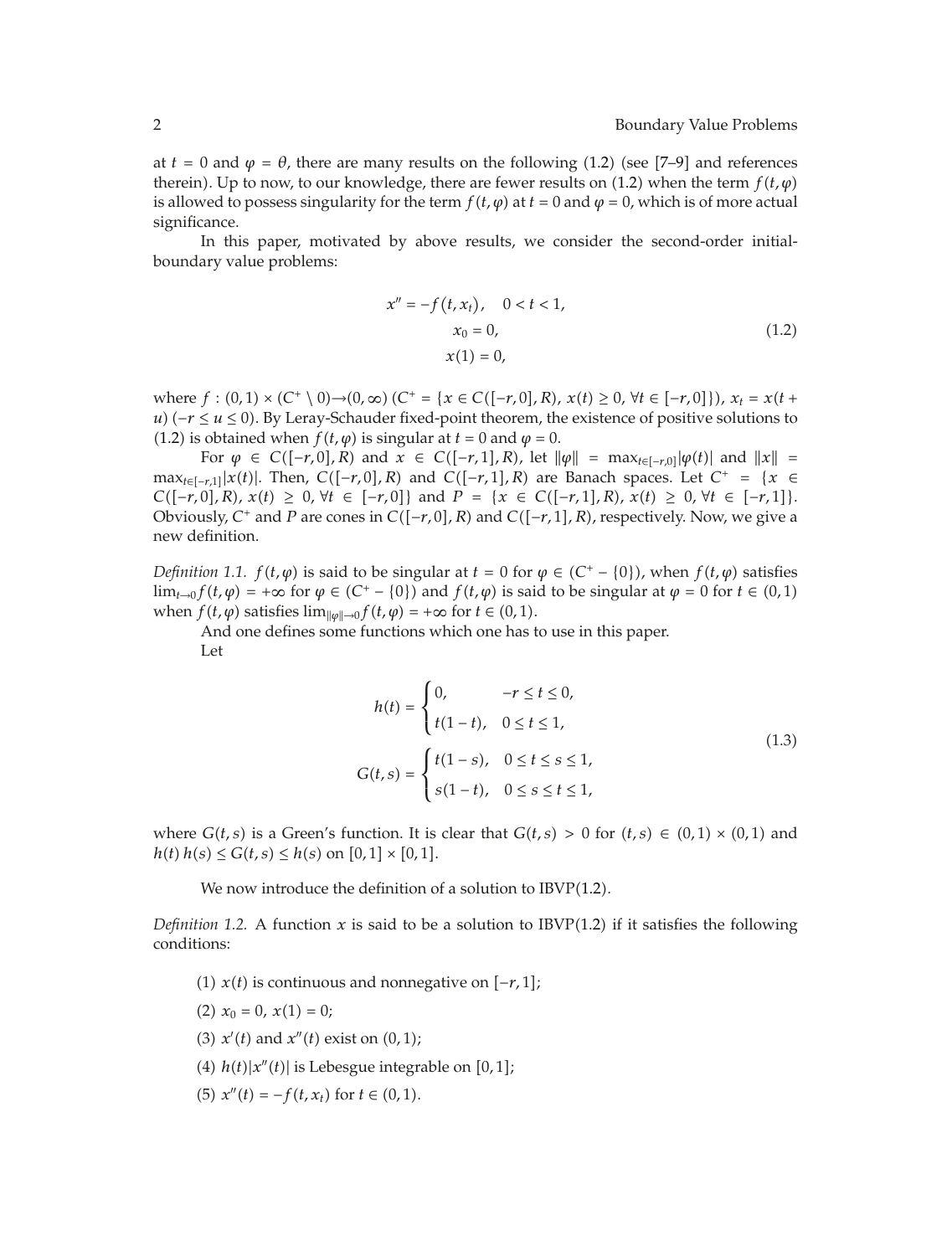Furthermore, a solution *x* is said to be positive if  $x(t) > 0$  on  $(0, 1)$ . Let  $x$  be a solution to IBVP(1.2). Then, it can be represented as

$$
x(t) = \begin{cases} 0, & -r \le t \le 0, \\ \int_0^1 G(t,s)f(s,x_s)ds, & 0 \le t \le 1. \end{cases}
$$
(1.4)

It is clear that

$$
x(t) = \int_0^1 G(t, s) f(s, x_s) ds \le \int_0^1 h(s) f(s, x_s) ds \quad \text{for } t \in [0, 1],
$$
  

$$
x(t) \ge h(t) \int_0^1 h(s) f(s, x_s) ds \ge ||x|| h(t) \quad \text{on } [0, 1],
$$
 (1.5)

for all solutions, *x*, to IBVP(1.2), where  $||x|| = \max_{0 \le t \le 1} x(t)$ . For  $\xi \in R^+$ , let  $\xi(u) \equiv \xi$  on  $[-r, 1]$ throughout this paper. Obviously,  $\tilde{\zeta} \in C^+([-r, 1], R)$  and  $\tilde{\zeta}_0 = \tilde{\zeta}_t$  for all  $t \in (0, 1]$ .

Throughout this paper, we assume the following hypotheses hold.

- (H<sub>1</sub>)  $f(t, \varphi)$  is continuous on  $(0, 1) \times (C^{\dagger} \setminus \{0\}).$
- (H<sub>2</sub>) There exists  $\varepsilon > 0$ , such that

$$
f(t, \varphi) \ge f(t, \tilde{\varepsilon}_0), \quad \text{for } \|\varphi\| \le \varepsilon,
$$
  

$$
0 < \int_0^1 h(s) f(s, \tilde{\varepsilon}_0) \, ds < \infty.
$$
 (1.6)

**Lemma 1.3.** *Assume that*  $(H_1)$ - $(H_2)$  *hold, then there exists a*  $\theta^* > 0$ *, such that* 

$$
x(t) \ge \theta^* h(t), \quad on [0, 1], \tag{1.7}
$$

*for all solutions,*  $x$ *, to*  $(1.2)$ *.* 

*Proof.* Suppose that the claim is false. (1.5) guarantees that there exists a sequence  $\{x_m(t)\}$  of solutions to  $IBVP(1.2)$  such that

$$
\lim_{m \to \infty} ||x_m|| = 0. \tag{1.8}
$$

Without loss of generality, we may assume that

$$
\varepsilon \ge ||x_m|| \ge ||x_{m+1}|| \quad \forall m \ge 1. \tag{1.9}
$$

From  $(H_1)$ ,  $(H_2)$ , and  $(1.5)$ , it follows that

$$
x_m\left(\frac{1}{2}\right) = \int_0^1 G\left(\frac{1}{2}, s\right) f(s, x_{m_s}) ds
$$
  
\n
$$
\geq h\left(\frac{1}{2}\right) \int_0^1 h(s) f(s, x_{m_s}) ds
$$
  
\n
$$
\geq h\left(\frac{1}{2}\right) \int_0^1 h(s) f(s, \tilde{\varepsilon}_s) ds
$$
  
\n
$$
> 0,
$$
\n(1.10)

which contradicts the assumption that  $\lim_{m\to\infty} ||x_m|| = 0$  and hence the claim is true provided *θ*<sup>∗</sup> is suitably small. $\Box$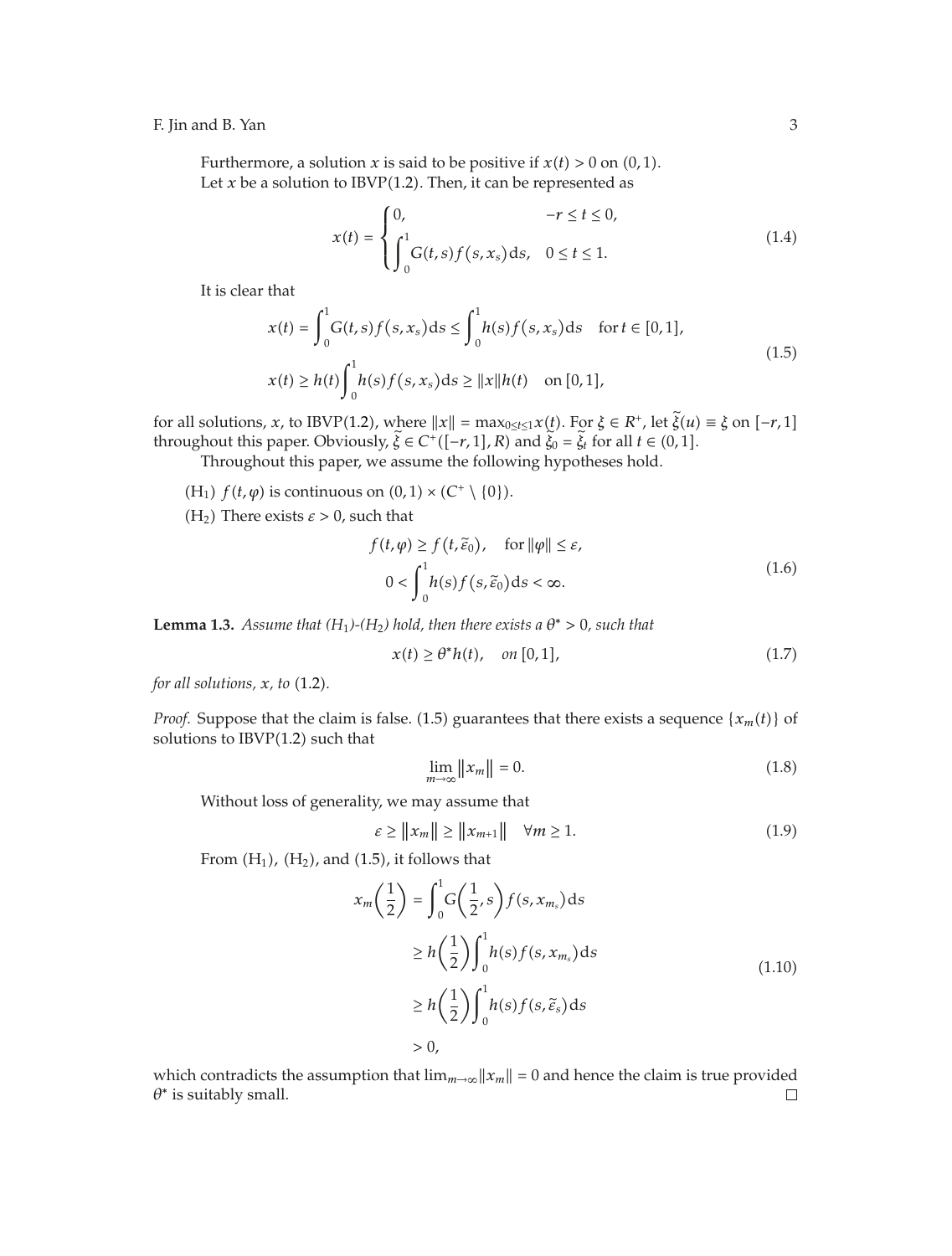*Remark 1.4.* The following inequality

$$
\int_{0}^{1} h(s)f(s,\tilde{\varepsilon}_{0})ds \geq \theta \tag{1.11}
$$

holds provided that  $θ < min{ε, θ^*}$  is sufficiently small, where  $θ^*$  is in Lemma 1.3.

(H<sub>3</sub>) There exist a nonnegative continuous function  $k(\cdot)$  defined on (0,1) and two nonnegative continuous functions  $F_1(\varphi)$ ,  $F_2(\varphi)$  defined on, respectively,  $C^+ \setminus \{0\}$ ,  $C^+$ , such that

$$
f(t,\varphi) \le k(t) \left[ F_1(\varphi) + F_2(\varphi) \right] \quad \text{for } (t,\varphi) \in (0,1) \times \left( C^+ \setminus \{0\} \right), \tag{1.12}
$$

where  $k(t)$ ,  $F_1(\varphi)$ , and  $F_2(\varphi)$  satisfy

$$
\int_0^1 h(s)k(s)ds < \infty, \qquad \int_0^1 h(s)k(s)F_1(\theta h_s)ds < \infty, \qquad \lim_{\|\varphi\| \to \infty} \frac{|F_2(\varphi)|}{\|\varphi\|} = 0. \tag{1.13}
$$

Furthermore,  $F_1(\varphi)$  is nonincreasing and  $F_2(\varphi)$  is nondecreasing, that is,

$$
F_1(\varphi) \ge F_1(\varphi) \quad \text{for } \varphi(u) \le \varphi(u) \text{ on } [-r, 0],
$$
  
\n
$$
F_2(\varphi) \le F_2(\varphi) \quad \text{for } \varphi(u) \le \varphi(u) \text{ on } [-r, 0].
$$
\n(1.14)

**Lemma 1.5** (see [7]). Let *E* be the Banach space and let *X* be any nonempty, convex, closed, and *bounded subset of E. If T is a continuous mapping of X into itself and TX is relatively compact, then the mapping*  $T$  *has at least one fixed point (i.e., there exists an*  $x \in X$  *with*  $x = Tx$ *) .* 

Using Lemma 1.5, we present the existence of at least one positive solution to  $(1.2)$ when  $f(t, \varphi)$  is singular at  $\varphi = 0$  and  $t = 0$  (notice the new Definition 1.1). To some extent, our paper complements and generalizes these in  $[1-6, 8-10]$ .

## **2. Main results**

**Theorem 2.1.** *Assume that (H*1*)–(H*3*) hold. Then, the IBVP*1.2 *has at least one positive solution.*

*Proof.* Since  $\lim_{\|\varphi\| \to \infty} (|F_2(\varphi)| / \|\varphi\|) = 0$ , we can choose an  $N > \varepsilon$  such that

$$
F_2(\varphi) \le \mu \|\varphi\| \quad \text{for } \|\varphi\| \ge N,\tag{2.1}
$$

where the positive number  $\mu$  satisfies

$$
0 < \mu \int_0^1 h(s)k(s)ds = \sigma < 1. \tag{2.2}
$$

Let

$$
R = \int_0^1 h(s)k(s)F_1(\theta h_s)ds,
$$
  
\n
$$
T = \int_0^1 h(s)k(s)F_2(\widetilde{N}_s)ds,
$$
  
\n
$$
M^* = \frac{R + T + N}{1 - \sigma}.
$$
\n(2.3)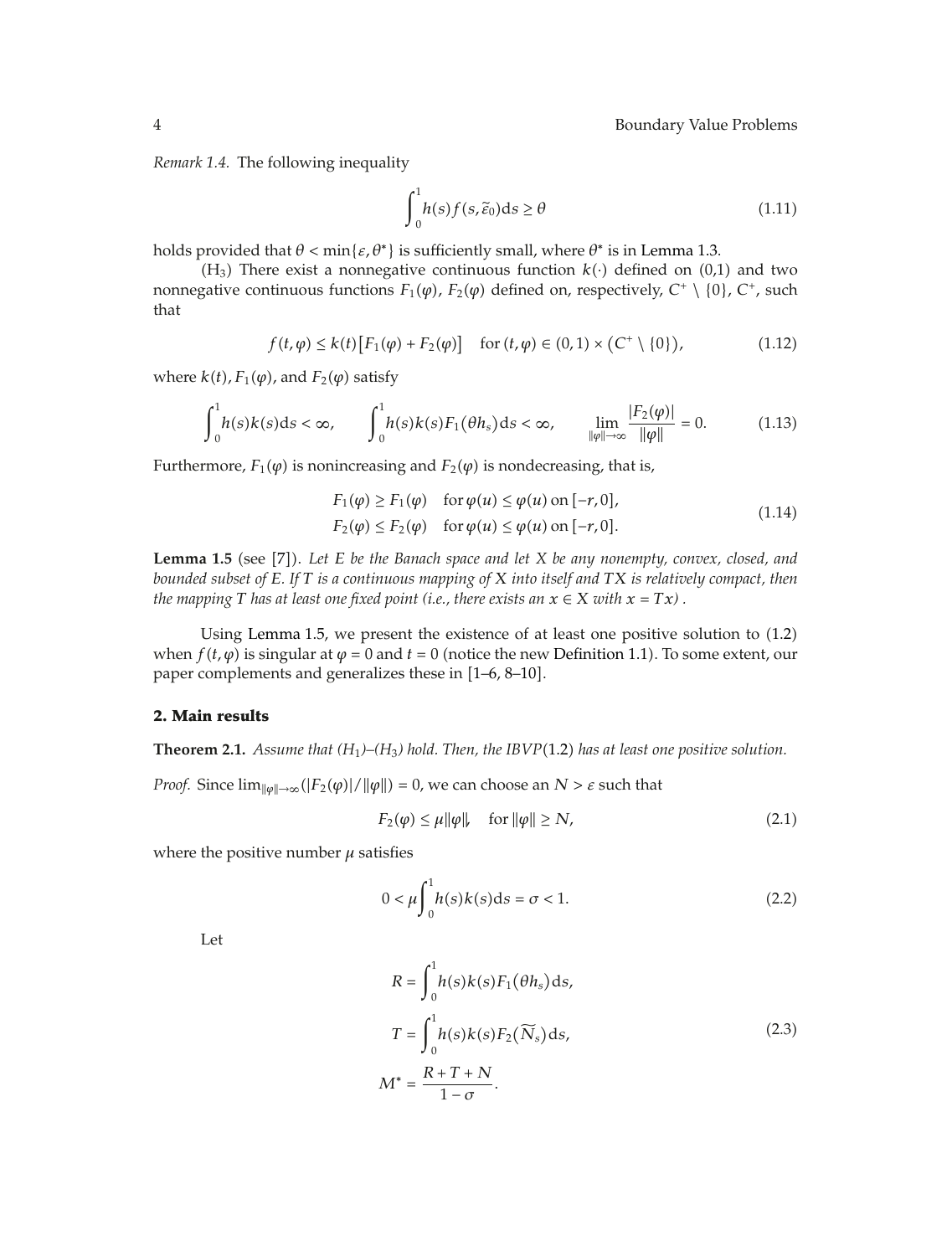For each  $x \in P \subseteq C([-r, 1], R)$ , we define  $x^*(t)$  by

$$
x^*(t) = \begin{cases} 0, & -r \le t \le 0, \\ \theta h(t), & \text{if } x(t) < \theta h(t) \text{ on } (0,1], \\ x(t), & \text{if } \theta h(t) \le x(t) \le M^* \text{ on } (0,1], \\ M^*, & \text{if } x(t) > M^* \text{ on } (0,1], \end{cases}
$$
(2.4)  

$$
f^*(t, x_t) = f(t, x_t^*) \text{ for } t \in (0,1).
$$

It is obvious that  $f^*(t, x_t)$  satisfies the hypotheses  $(H_1)$ – $(H_3)$  and  $M^* > N$ . We now consider the modified initial-boundary value problem:

$$
x'' = -f^*(t, x_t), \quad 0 < t < 1,
$$
  
\n
$$
x_0 = 0,
$$
  
\n
$$
x(1) = 0.
$$
\n(2.5)

We claim that for all solutions,  $x$ , to IBVP(2.5),

$$
x(t) \ge \theta h(t), \quad \text{on } [-r, 1]. \tag{2.6}
$$

Suppose that the claim is false. Then there exists  $t' \in (0,1)$  such that

$$
x(t') < \theta h(t').\tag{2.7}
$$

Since  $x(t) = h(t)$  on  $[-r, 0]$ , there are the following three cases.

*Case 1.*  $x(t) < \theta h(t)$  for all  $t \in (0, 1)$ .

The solution of IBVP(2.5) can be represented as (notice  $\theta$  < min{ $\varepsilon$ ,  $\theta^*$ } Remark 1.4)

$$
x(t) = \int_0^1 G(t,s)f^*(s,x_s)ds
$$
  
\n
$$
= \int_0^1 G(t,s)f(s,x_s^*)ds
$$
  
\n
$$
\geq \int_0^1 G(t,s)f(s,\theta h_s)ds
$$
  
\n
$$
\geq h(t)\int_0^1 h(s)f(s,\tilde{\varepsilon}_s)ds \text{ (notice H2)}
$$
  
\n
$$
= \int_0^1 h(s)f(s,\tilde{\varepsilon}_0)ds
$$
  
\n
$$
> \theta h(t), \quad t \in (0,1],
$$

which contradicts (2.7).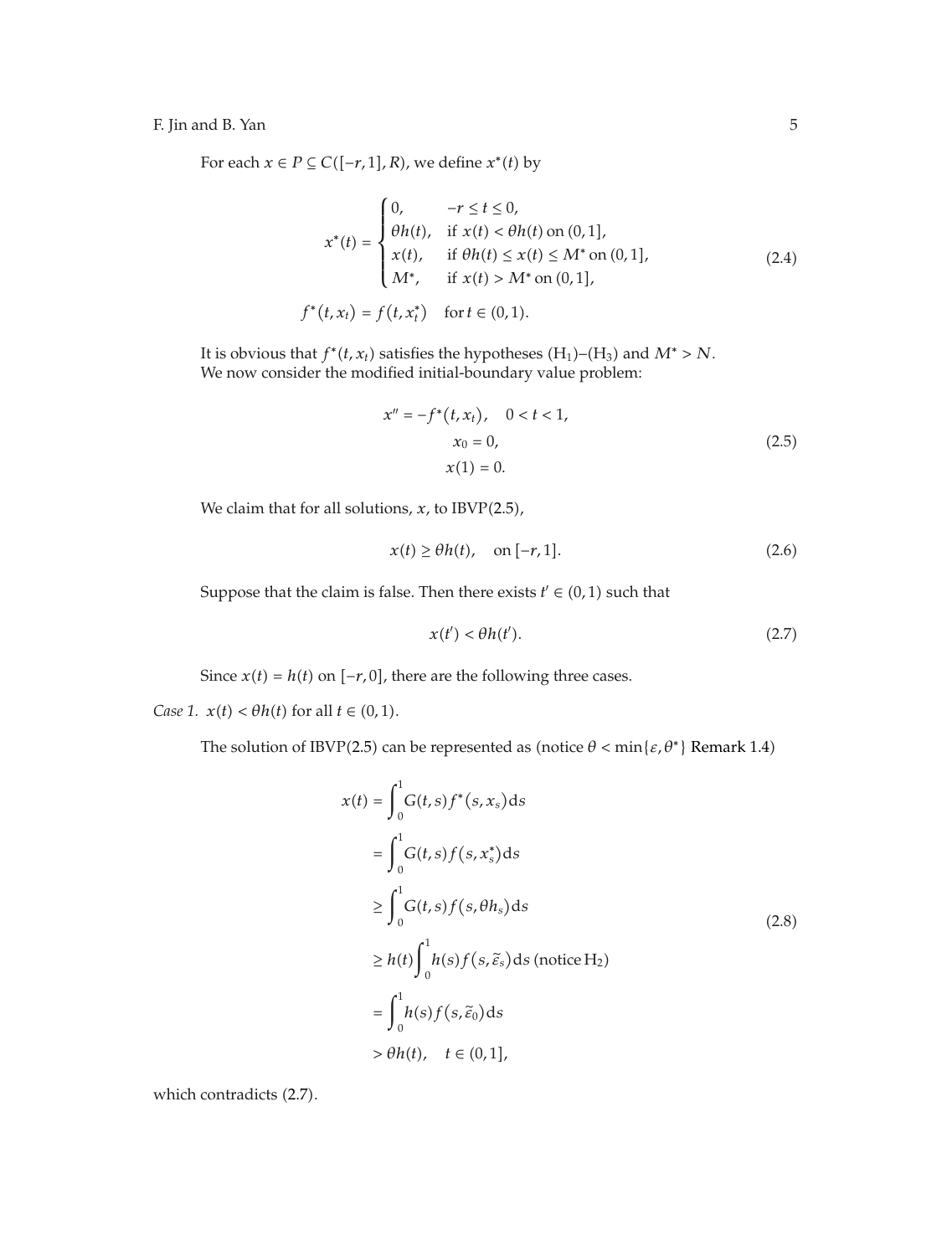*Case 2.* There exists a *t*<sup>0</sup>  $\in$  (0, 1) such that *x(t*<sup>0</sup>) >  $\theta$ *h(t*<sup>0</sup>) and  $||x|| < \theta$ .

In this case, we have

$$
x(t) = \int_0^1 G(t, s) f^*(s, x_s) ds
$$
  
\n
$$
\geq h(t) \int_0^1 h(s) f(s, \tilde{\varepsilon}_s) ds
$$
  
\n
$$
= h(t) \int_0^1 h(s) f(s, \tilde{\varepsilon}_0) ds
$$
  
\n
$$
\geq \theta h(t), \quad t \in (0, 1],
$$

which contradicts (2.7).

*Case 3.* There exists a  $t_0 \in (0, 1)$  such that  $x(t_0) > \theta h(t_0)$  and  $||x|| \ge \theta$ .

From  $(1.5)$ , we get

$$
x(t) \ge ||x||h(t) \ge \theta h(t), \quad t \in (0, 1], \tag{2.10}
$$

which contradicts  $(2.7)$ . So we have

$$
x(t) \ge \theta h(t) \quad \text{on } [-r, 1]. \tag{2.11}
$$

To prove the existence of positive solutions to  $IBVP(2.5)$ , we seek to transform  $(2.5)$ into an integral equation via the use of Green's function and then find a positive solution by using Lemma 1.5.

Define a nonempty convex and closed subset of *C*−*r,* 1*, R* by

$$
D = \{x \in C([-r, 1], R) : 0 \le x(t) \le M^*, t \in [0, 1], x(t) = 0, t \in [-r, 0]\}.
$$
 (2.12)

Then, we define an operator  $T : D \rightarrow C([-r, 1], R)$  by

$$
(Tx)(t) = \begin{cases} 0, & \text{if } -r \le t \le 0, \\ \int_0^1 G(t,s) f^*(s,x_s) \, ds, & \text{if } 0 \le t \le 1. \end{cases}
$$
\n(2.13)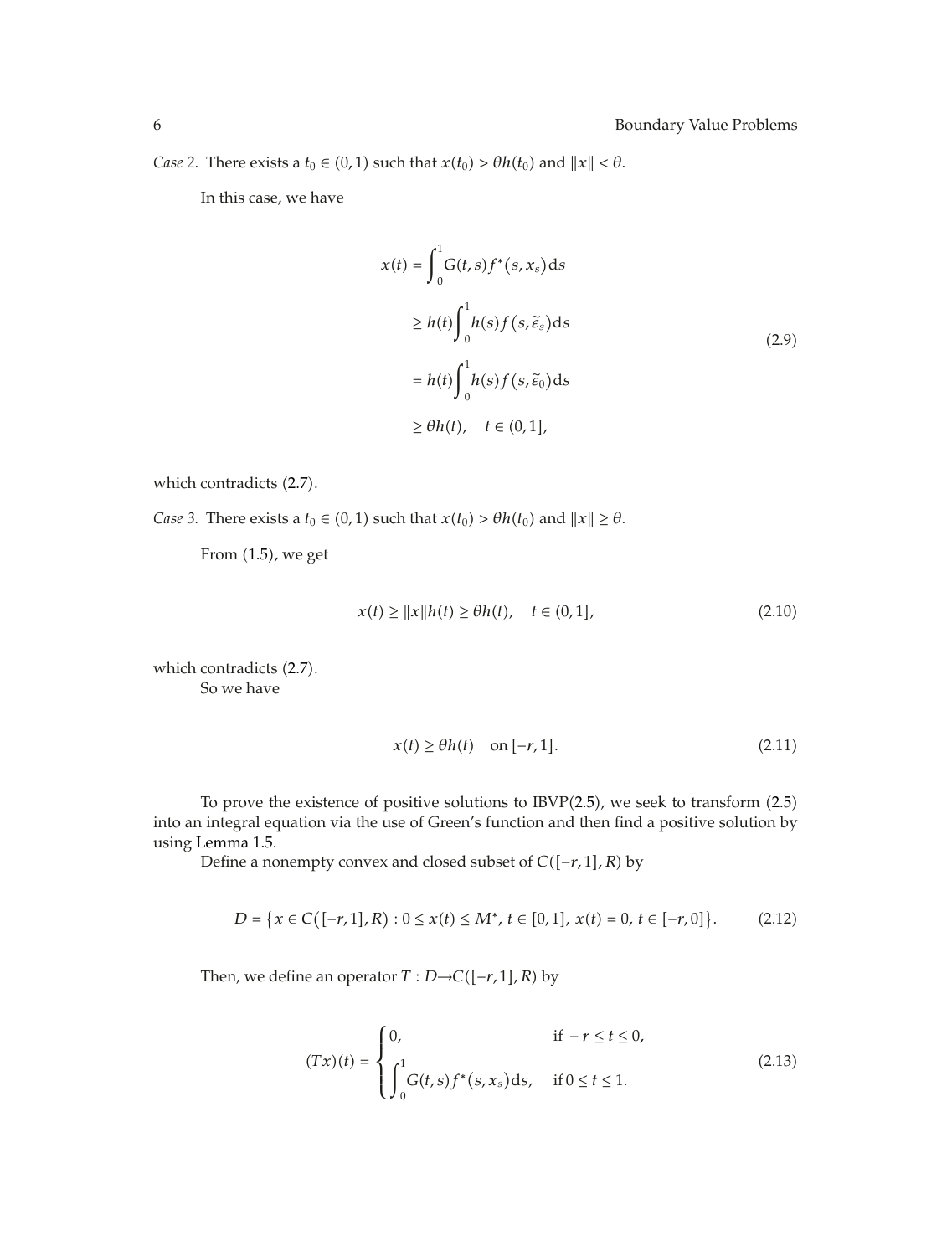From  $(H_1)$ – $(H_3)$  and the definition of *T*, we have, for every  $x \in D$ ,

$$
(Tx)(t) \in C[-r, 1], (Tx)(t) \ge 0 \text{ on } [0, 1],
$$
\n
$$
(Tx)(t) = \int_0^1 G(t, s) f^*(s, x_s) ds
$$
\n
$$
\le \int_0^1 h(s) f^*(s, x_s) ds
$$
\n
$$
\le \int_0^1 h(s) f(s, x_s^*) ds
$$
\n
$$
\le \int_0^1 h(s) k(s) [F_1(x_s^*) + F_2(x_s^*)] ds
$$
\n
$$
\le \int_0^1 h(s) k(s) [F_1(\theta h_s) + F_2(x_s^*)] ds
$$
\n
$$
\le \int_0^1 h(s) k(s) F_1(\theta h_s) ds + \int_0^1 h(s) k(s) F_2(x_s^*) ds
$$
\n
$$
\le R + \int_0^1 h(s) k(s) F_2(x_s^*) ds
$$
\n
$$
\le R + \int_0^1 h(s) k(s) F_2(\overline{M^*}_s) ds
$$
\n
$$
\le R + \int_0^1 h(s) k(s) \mu M^* ds
$$
\n
$$
\le R + \sigma M^*
$$
\n
$$
\le M^*, t \in (0, 1].
$$
\n(2.14)

Together with the definition of *D*, we get  $T(D) \subset D$ . Also,

$$
(Tx)'(t) = -\int_0^t s f^*(s, x_s) ds + \int_t^1 (1 - s) f^*(s, x_s) ds
$$
\n(2.16)

is continuous in  $(0,1)$ , and

$$
(Tx)''(t) = -f^*(t, x_t) \le 0 \quad \text{in (0, 1).} \tag{2.17}
$$

From  $H_3$  and (2.15), we can get

$$
\int_{0}^{1} h(t) |(Tx)''(t)| dt = \int_{0}^{1} h(t) f^{*}(t, x_{t}) dt
$$
  
  $\leq M^{*} < +\infty,$  (2.18)

which implies that  $h(t)$  $|(Tx)''(t)|$  is integrable on [0, 1].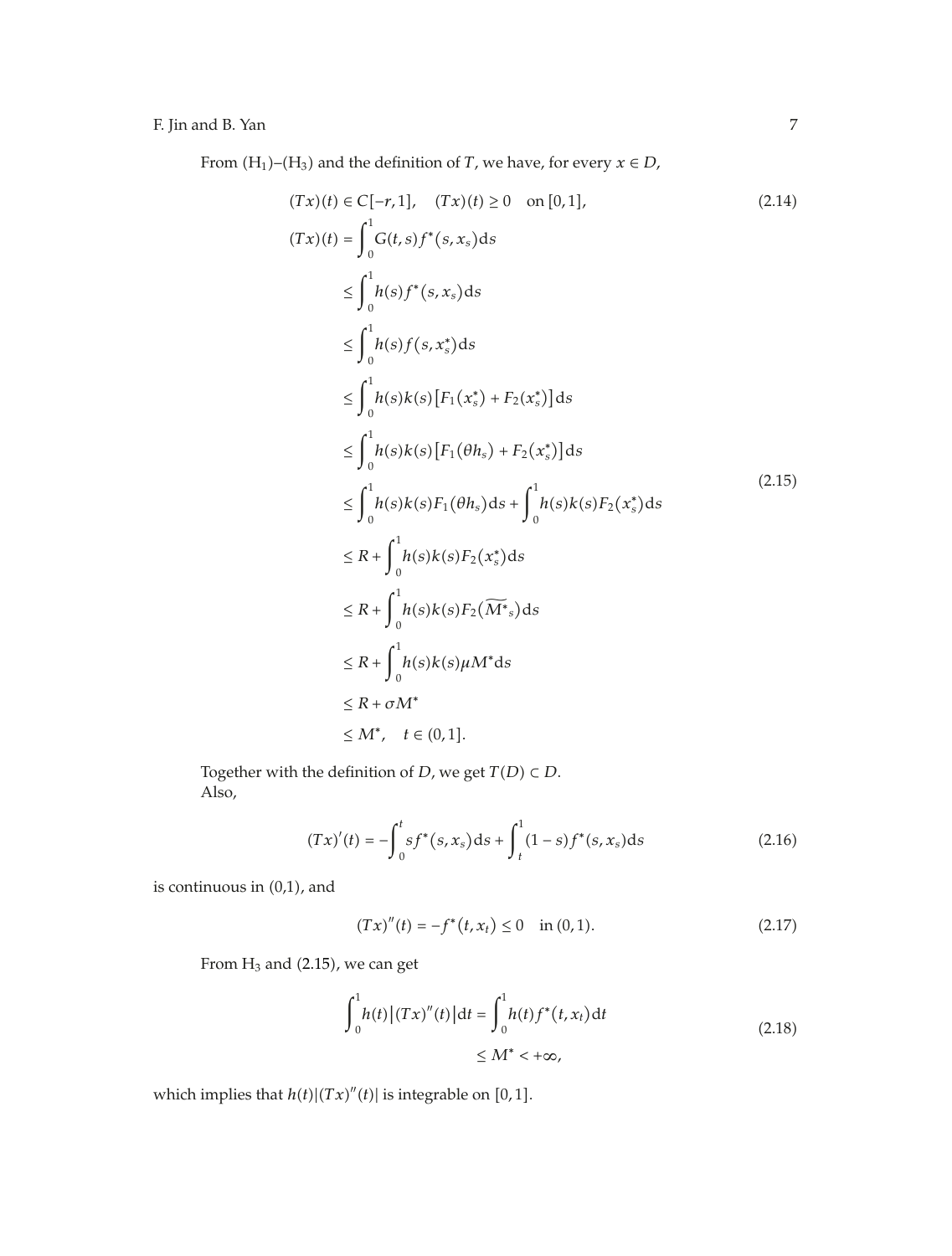Now, we claim that  $T(D)$  is equicontinuous on  $[-r, 1]$ . We will prove the claim. For any  $x \in D$ , we have

$$
(Tx)(t) = \int_0^1 G(t,s)f^*(s,x_s)ds
$$
  
\n
$$
\leq \int_0^1 G(t,s)k(s)[F_1(\theta h_s) + F_2(\widetilde{M}_s^*)]ds
$$
  
\n
$$
= U(t), \quad 0 \leq t \leq 1.
$$
\n(2.19)

Since  $U(t)$  is continuous on [0, 1] and  $U(0) = U(1) = 0$ , then for any  $\varepsilon_0 > 0$ , there is a  $\delta \in (0, 1/4)$  such that

$$
0 \le (Tx)(t) \le U(t) < \frac{\varepsilon_0}{2}, \quad t \in [0, 2\delta] \cup [1 - 2\delta, 1]. \tag{2.20}
$$

By (2.6), we have, for  $t \in [\delta, 1 - \delta]$ ,

$$
\left| (Tx)'(t) \right| \leq \left| - \int_{0}^{t} s f^{*}(s, x_{s}) ds + \int_{t}^{1} (1 - s) f^{*}(s, x_{s}) ds \right|
$$
  
\n
$$
\leq \int_{0}^{1-\delta} s f^{*}(s, x_{s}) ds + \int_{\delta}^{1} (1 - s) f^{*}(s, x_{s}) ds
$$
  
\n
$$
\leq \int_{0}^{1-\delta} sk(s) [F_{1}(\theta h_{s}) + F_{2}(\widetilde{M^{*}}_{s})] ds + \int_{\delta}^{1} (1 - s) k(s) [F_{1}(\theta h_{s}) + F_{2}(\widetilde{M^{*}}_{s})] ds
$$
  
\n
$$
\leq \frac{1}{\delta} \int_{0}^{1-\delta} (1 - s) sk(s) [F_{1}(\theta h_{s}) + F_{2}(\widetilde{M^{*}}_{s})] ds + \frac{1}{\delta} \int_{\delta}^{1} s (1 - s) k(s) [F_{1}(\theta h_{s}) + F_{2}(\widetilde{M^{*}}_{s})] ds
$$
  
\n
$$
\leq \frac{2}{\delta} \int_{0}^{1} h(s) k(s) [F_{1}(\theta h_{s}) + F_{2}(\widetilde{M^{*}}_{s})] ds
$$
  
\n
$$
= \frac{2}{\delta} K
$$
  
\n
$$
= L,
$$
 (2.21)

where  $K = \int_0^1 h(s)k(s)[F_1(\theta h_s) + F_2(\widetilde{M^*}_s)]ds < \infty$  is a constant number. Put  $\delta_1 = \varepsilon_0/L$ , then for  $t_1, t_2 \in [\delta, 1-\delta]$ ,  $|t_1 - t_2| < \delta_1$ ,

$$
|(Tx)(t_1) - (Tx)(t_2)| \le L|t_1 - t_2| < \varepsilon_0. \tag{2.22}
$$

Set  $\delta_0 = \min{\{\delta, \delta_1\}}$ . Then for  $t_1, t_2 \in [0, 1]$ ,  $|t_1 - t_2| < \delta_0$ , and

$$
\left| (Tx)(t_1) - (Tx)(t_2) \right| < \varepsilon_0. \tag{2.23}
$$

Since  $(Tx)(t) = 0$  on  $t \in [-r, 0]$ , the above inequality holds for  $t \in [-r, 1]$ . Thus,  $T(D)$  is a relative compact subset of *D*. That is,  $T: D \rightarrow D$  is a compact operator. We are now going to prove that the mapping *T* is continuous on *D*.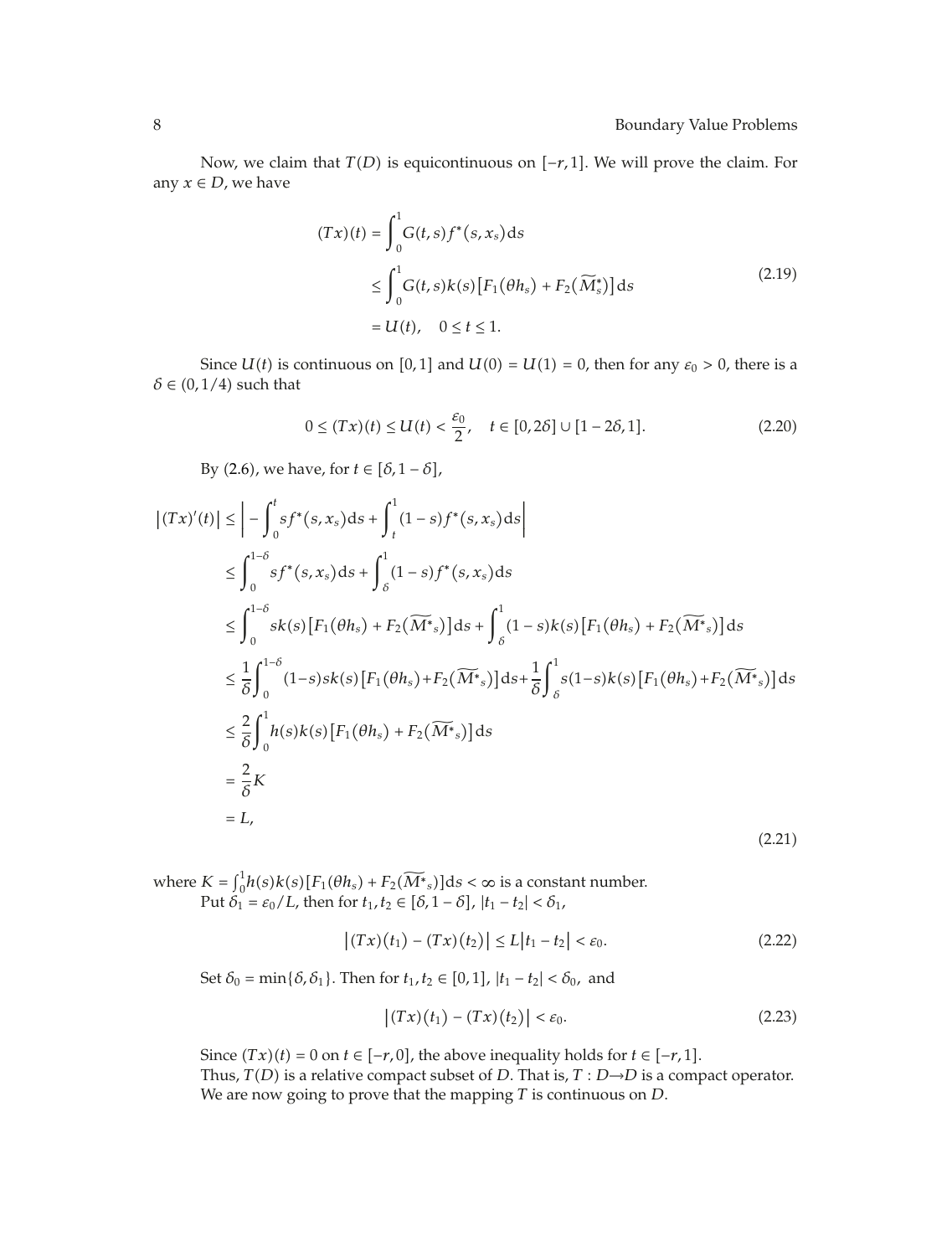Let  $\{x_n(t)\}_{n=0}^{\infty} \subset D$  be arbitrarily chosen and let  $x_n(t)$  converge to  $x_0(t)$  uniformly on  $[-r, 1]$  as  $n \rightarrow \infty$ . Now, we claim that  $x_n^*(t)$  converge to  $x_0^*(t)$  uniformly as  $n \rightarrow \infty$ . From the definition of  $x^*(t)$ , we get

$$
x_n^*(t) = \frac{x_n(t) + \theta h(t)}{2} + \frac{|x_n(t) - \theta h(t)|}{2}, \quad t \in [-r, 1],
$$
  
\n
$$
x_0^*(t) = \frac{x_0(t) + \theta h(t)}{2} + \frac{|x_0(t) - \theta h(t)|}{2}, \quad t \in [-r, 1].
$$
\n(2.24)

Thus,

$$
\left| x_{n}^{*}(t) - x_{0}^{*}(t) \right| = \left| \frac{x_{n}(t) + \theta h(t)}{2} + \frac{\left| x_{n}(t) - \theta h(t) \right|}{2} - \frac{x_{0}(t) + \theta h(t)}{2} - \frac{\left| x_{0}(t) - \theta h(t) \right|}{2} \right|
$$
  
\n
$$
\leq \left| \frac{x_{n}(t) - x_{0}(t)}{2} + \frac{\left| x_{n}(t) + \theta h(t) \right| - \left| x_{0}(t) + \theta h(t) \right|}{2} \right|
$$
  
\n
$$
\leq \left| \frac{x_{n}(t) - x_{0}(t)}{2} \right| + \left| \frac{\left| x_{n}(t) + \theta h(t) \right| - \left| x_{0}(t) + \theta h(t) \right|}{2} \right|
$$
  
\n
$$
\leq \left| \frac{x_{n}(t) - x_{0}(t)}{2} \right| + \left| \frac{x_{n}(t) - x_{0}(t)}{2} \right|
$$
  
\n
$$
= \left| x_{n}(t) - x_{0}(t) \right|, \quad t \in [-r, 1],
$$
  
\n(2.25)

that is, the claim is true.

Since *f(t,*  $\varphi$ *)* is continuous with respect to  $\varphi$  for *t*  $\in$  (0*,* 1*)*, we have

$$
\lim_{n \to \infty} G(t,s) f^*(s, x_{ns}) = G(t,s) f^*(s, x_{0s}) \quad \text{on } [0,1], \tag{2.26}
$$

for each fixed  $t \in [0, 1]$ . From the definition of  $f^*$  and  $(H_3)$ , we know that

$$
0 \le f^*(t, x_{nt}) \le k(t) \left[ F_1(\theta h_t) + F_2(\overline{M^*}_t) \right],
$$
 (2.27)

and hence

$$
0 \le G(t,s)f^*(s,x_{ns}) \le h(s)k(s)[F_1(\theta h_s) + F_2(\widetilde{M^*}_s)], \quad \text{for } (t,s) \in (0,1) \times (0,1), \tag{2.28}
$$

where  $h(s)k(s)[F_1(\theta h_s) + F_2(M^*_{s})]$  is a Lebesgue integrable function defined on [0, 1] because of  $(H_3)$ . Consequently, we apply the dominated convergence theorem to get

$$
\lim_{n \to \infty} |(Tx_n)(t) - (Tx_0)(t)| = \lim_{n \to \infty} \max_{t \in [0,1]} \left| \int_0^1 G(t,s) \left[ f^*(s, x_{ns}) - f^*(s, x_{0s}) \right] ds \right|
$$
  
\n
$$
\leq \int_0^1 \max_{t \in [0,1]} G(t,s) \lim_{n \to \infty} | \left[ f^*(s, x_{ns}) - f^*(s, x_{0s}) \right] | ds
$$
  
\n
$$
= 0,
$$
\n(2.29)

which shows that the mapping *T* is continuous on *D*.

Then from Lemma 1.5, we get that there exists at least one positive solution, *x*, to IBVP(2.5) in *D*. The solution can be represented by  $(1.4)$ , where *f* is replaced with  $f^*$ . So, 2.6 holds. Furthermore, from the definition of *D*, we can get

$$
x(t) \le M^*.\tag{2.30}
$$

Thus, the solution of  $IBVP(2.5)$  is also the one of  $(1.2)$ . The proof is complete.  $\Box$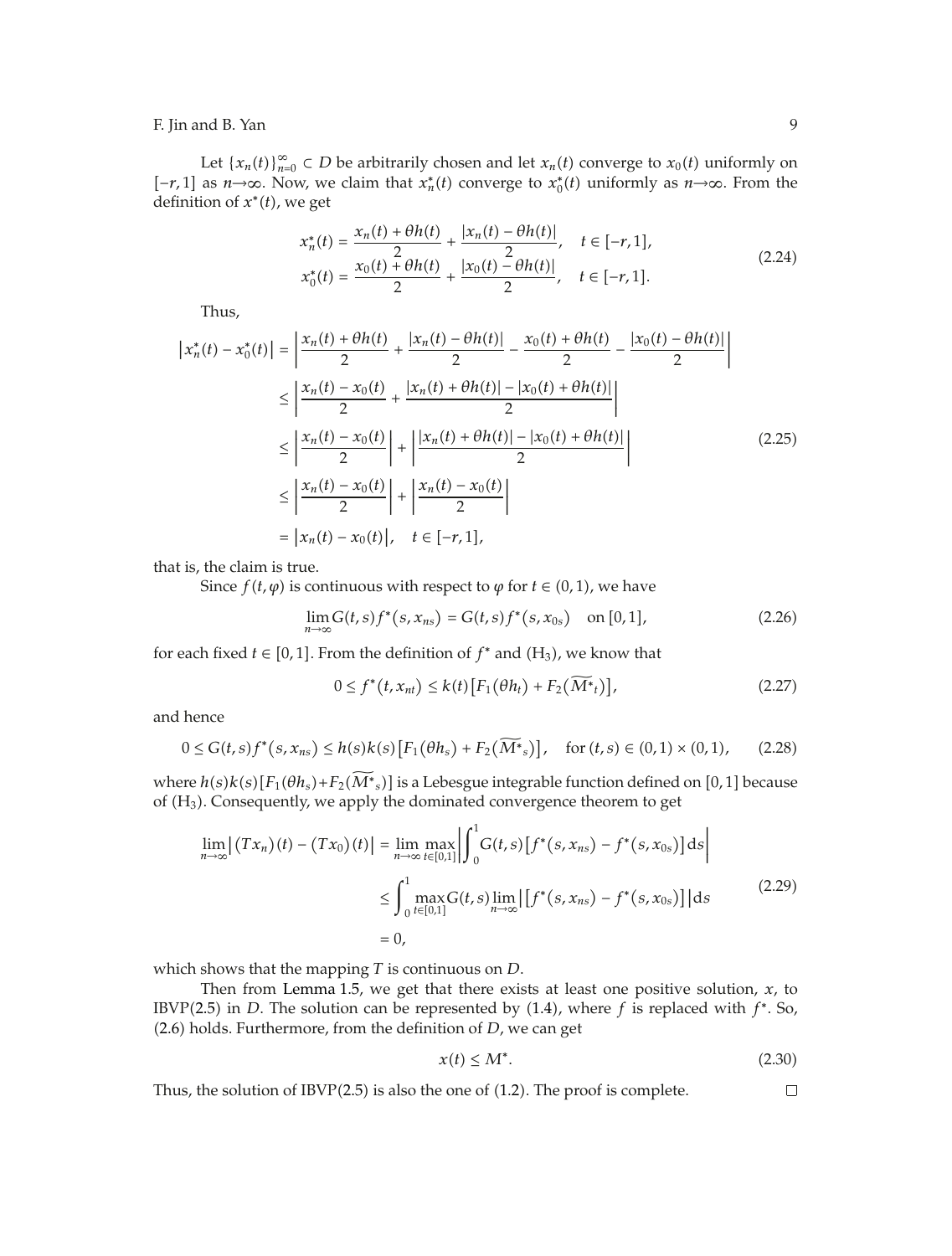#### **3. Application**

*Example 3.1.* Consider the singular IBVP(3.1):

$$
x'' + \frac{1}{t^{\alpha}(\int_{-r}^{0} x(t+u)du)^{\beta}} + \sin(\pi t) + \left[\max\left\{x(t+u) : -r \le u \le 0\right\}\right]^{r} = 0, \quad 0 < t < 1,
$$
  

$$
x_{0} = 0,
$$
  

$$
x(1) = 0,
$$
 (3.1)

where *α* > 0,  $β$  > 0, 0 <  $γ$  < 1,  $α + β$  < 1.

## **4. Conclusion**

Equation (3.1) has at least one positive solution.

Now, we will check that  $(H_1)$ – $(H_3)$  hold in  $(3.1)$ .

In IBVP(3.1), *f*(*t*, *ϕ*) = (1/*tα*[*f*<sup>0</sup><sub>*n*</sub> *φ*(*u*)*du*]<sup>*β*</sup>) + sin( $πt$ ) + [max{*ϕ*(*u*) : −*r* ≤ *u* ≤ 0}]<sup>*γ*</sup>. It is clear that  $f : (0,1] \times C^+ \rightarrow (0,\infty)$  is continuous and singular at  $t = 0$  and  $\varphi = 0$ . For  $(H_3)$ , we choose

$$
k(t) = \frac{1}{t^{\alpha}}, \qquad F_1(\varphi) = \frac{1}{\left[\int_{-r}^{0} \varphi(u) \mathrm{d}u\right]^{\beta}}, \qquad F_2(\varphi) = \left[\max \left\{\varphi(u) : -r \le u \le 0\right\}\right]^{\gamma} + 1, \tag{4.1}
$$

when  $\alpha > 0$ ,  $\beta > 0$ ,  $0 < \gamma < 1$ ,  $\alpha + \beta < 1$ ; by simple computation, we can get

 $(\|\varphi\|r)$ 

$$
\int_{0}^{1} h(s)k(s)ds < \infty, \quad \int_{0}^{1} h(s)k(s)F_{1}(s,\theta h_{s})ds < \infty \quad \text{ for } 0 < \theta < +\infty, \quad \lim_{\|\varphi\| \to \infty} \frac{|F_{2}(\varphi)|}{\|\varphi\|} = 0.
$$
\n(4.2)

It is obvious that  $F_1(\varphi)$  is nonincreasing and  $F_2(\varphi)$  is nondecreasing.

Now, we check (H<sub>2</sub>). For any *ε* > 0, *ϕ* ∈ *C*<sup>+</sup>,  $||$ *ϕ* $||$  ≤ *ε* (notice the definition of  $||⋅||$ ), we have

$$
0 \le \left[ \int_{-r}^{0} \varphi(u) du \right]^{\beta} \le \left[ \int_{-r}^{0} \varepsilon du \right]^{\beta} = (r\varepsilon)^{\beta}, \tag{4.3}
$$
\n
$$
f(t, \varphi) - f(t, \tilde{\varepsilon}_{0}) = \frac{1}{t^{\alpha}} \left[ \frac{1}{\left[ \int_{-r}^{0} \varphi(u) du \right]^{\beta}} - \frac{1}{(r\varepsilon)^{\beta}} \right] + (\|\varphi\|)^{\gamma} - (\varepsilon)^{\gamma}
$$
\n
$$
\ge \frac{1}{\left[ \int_{-r}^{0} \varphi(u) du \right]^{\beta}} - \frac{1}{(r\varepsilon)^{\beta}} + (\|\varphi\|)^{\gamma} - (\varepsilon)^{\gamma} \text{ (notice (3.4))}
$$
\n
$$
\ge \frac{1}{(\|\varphi\| r)^{\beta}} + (\|\varphi\|)^{\gamma} - \left[ \frac{1}{(r\varepsilon)^{\beta}} + (\varepsilon)^{\gamma} \right]. \tag{4.4}
$$

We define

$$
g(x) = \frac{1}{(rx)^{\beta}} + (x)^{\gamma}, \quad \text{for } x \in (0, +\infty). \tag{4.5}
$$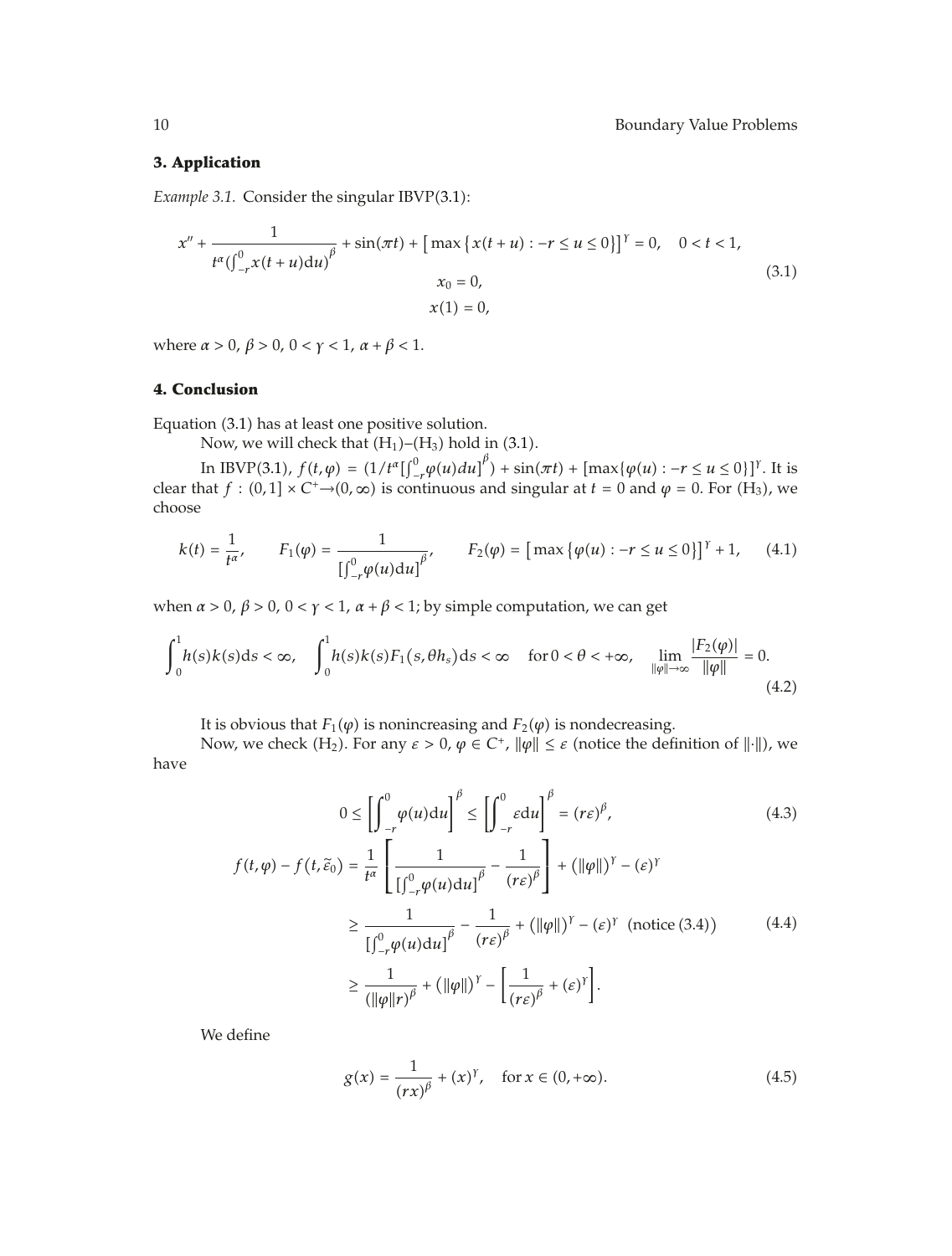Now, we will prove that there exists  $\varepsilon > 0$  such that  $g(\cdot)$  is decreasing on  $(0, \varepsilon]$ . Obviously,

$$
g'(x) = \frac{\gamma r^{\beta} x^{1+\beta} - \beta x^{1-\gamma}}{r^{\beta} x^{1-\gamma} x^{1+\beta}}.
$$
\n(4.6)

Put  $g_1(x) = \gamma r^{\beta} x^{1+\beta} - \beta x^{1-\gamma}$ , then

$$
g_1(0) = 0,
$$
  
\n
$$
g_1'(x) = \gamma (1 + \beta)(rx)^{\beta} - (1 - \gamma)\beta x^{-\gamma},
$$
  
\n
$$
\lim_{t \to 0^+} g_1'(x) = -\infty.
$$
\n(4.7)

From the continuity of  $g_1'(x)$ , we can find  $\varepsilon > 0$  such that  $g_1'(x) < 0$  on  $(0, \varepsilon]$ . Then,  $g'(x) < 0$  on  $(0, \varepsilon]$ . That is,  $g(x)$  is decreasing on  $(0, \varepsilon]$ .

Furthermore, we have

$$
\int_{0}^{1} h(s) f(s, \tilde{\varepsilon}_{s}) ds = \int_{0}^{1} s(1 - s) f(s, \tilde{\varepsilon}_{s}) ds
$$
  

$$
= \int_{0}^{1} s(1 - s) \left[ \frac{1}{s^{\alpha}} \frac{1}{\left[ \int_{-r}^{0} \varepsilon du \right]^{\beta}} + \varepsilon + \sin(\pi s) \right] ds
$$
(4.8)  

$$
= \int_{0}^{1} s^{1-\alpha} (1 - s) \frac{1}{\left( r \varepsilon \right)^{\beta}} ds + \int_{0}^{1} s(1 - s) \varepsilon ds + \int_{0}^{1} s(1 - s) \sin(\pi s) ds.
$$

Thus,

$$
0 < \int_0^1 h(s) f(s, \tilde{\varepsilon}_s) \, \mathrm{d}s < \infty,\tag{4.9}
$$

which implies that  $(H_2)$  holds.

So, from Theorem 2.1, IBVP $(3.1)$  has at least one positive solution.

#### **Acknowledgments**

The research was supported by NNSF of China (10571111) and the fund of Shandong Education Committee (J07WH08).

## **References**

- [1] L. H. Erbe and Q. Kong, "Boundary value problems for singular second-order functional differential equations," *Journal of Computational and Applied Mathematics*, vol. 53, no. 3, pp. 377–388, 1994.
- 2 D. Jiang and J. Wang, "On boundary value problems for singular second-order functional differential equations," *Journal of Computational and Applied Mathematics*, vol. 116, no. 2, pp. 231–241, 2000.
- [3] P. Weng and D. Jiang, "Multiple positive solutions for boundary value problem of second order singular functional differential equations," *Acta Mathematicae Applicatae Sinica*, vol. 23, no. 1, pp. 99– 107, 2000.
- 4 P. Weng and D. Jiang, "Existence of positive solutions for boundary value problem of second-order FDE," *Computers & Mathematics with Applications*, vol. 37, no. 10, pp. 1–9, 1999.